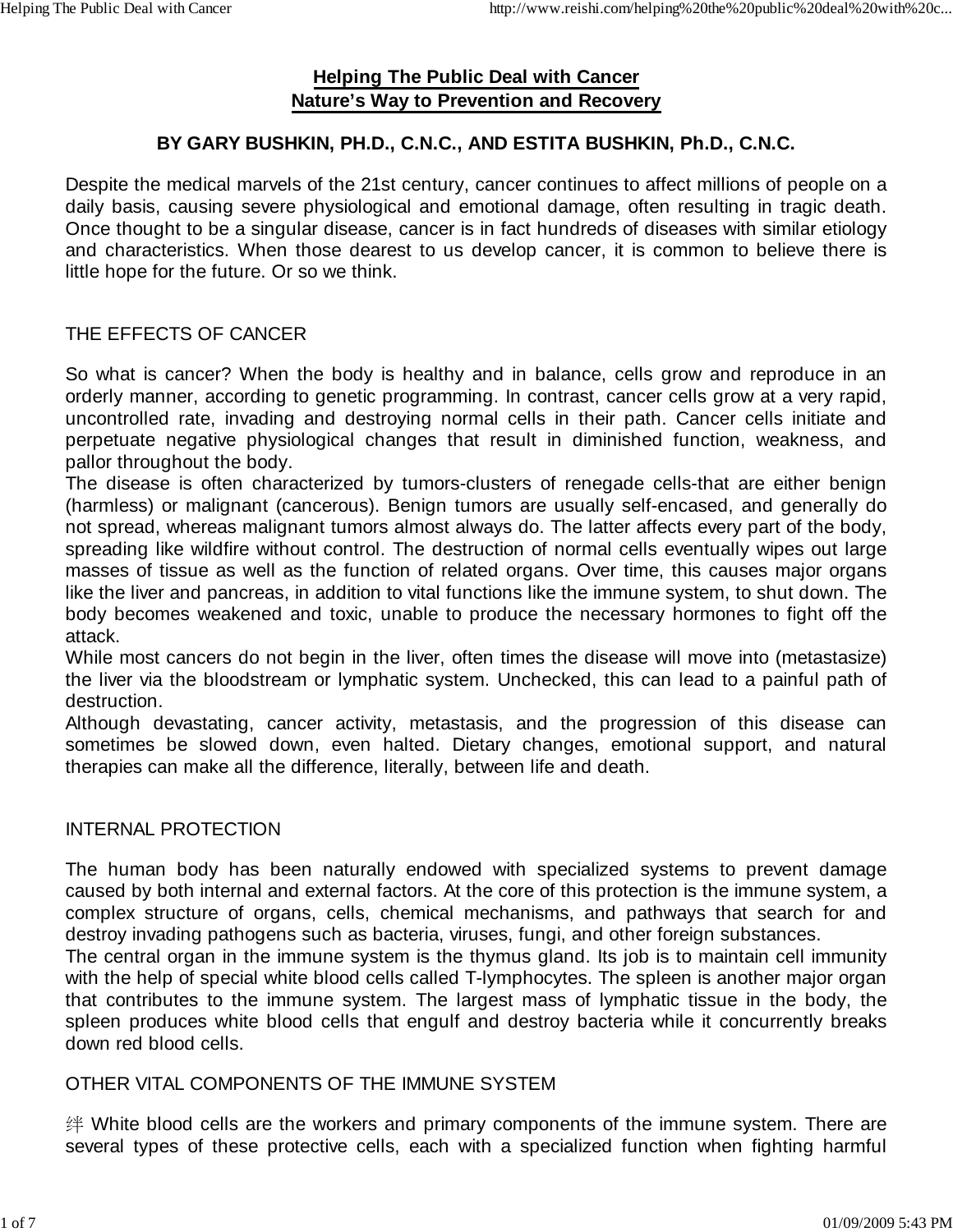pathogens.

绊 Neutrophils are cells that actively phagocytize - engulf and destroy - all types of bacteria, cancer cells, and other types of dead matter.

绊 Eosinophils and basophils are cells that secrete histamine and other chemicals that break down invasive and deleterious antigen complexes.

绊 Lymphocytes are a group of white blood cells consisting of T-cells, B-cells, and natural killer (NK) cells. T-cells are lymphocytes derived form the thymus gland. They are the major player in cell-mediated immunity. In this group are helper T-cells, suppressor T-cells, and cytotoxic cells that attack and destroy foreign tissue, cancer cells, and cells infected by a virus.

绊 B-cells produce antibodies, which are large protein molecules that bind to antigens (such as viruses, bacteria, tumor cells, and other harmful organisms). During a process known as opsonization, these antibodies help target and destroy many chronic conditions and diseases.

绊 NK cells destroy virus-infected or cancer cells, and are considered the immune system's first line of defense against cancer.

绊 Monocytes are large, white blood cells - the "garbage collectors" that clean up cellular debris.

绊 Macrophages are monocytes that reside in specific tissues, like the liver, spleen, and lymph nodes.

绊 Immunoglobulins, special proteins that detect and destroy harmful bacteria, also play a major role in immunity. Also referred to as antibodies, immunoglobulins are specific immune proteins produced in response to exposure to antigens. Immunoglobulins such as IgM, and IgA are proteins that have the ability to neutralize the activity of specific pathogens.

绊 Cytokines are chemicals produced by the immune system that help orchestrate the "seek and destroy" process. In a manner similar to the activity of hormones, cytokines have an effect on the behavior of immune system cells.

## DEVELOPING AN ARSENAL OF PROTECTION

Although it is a complex array of cells, tissues, chemicals, and metabolic pathway, the immune system's ability to protect the body can be enhanced through proper nutrition. Great effort and energy should be placed on keeping it functioning properly, as it is our primary line of defense against harmful substances that penetrate our bodies.

Lymphatic Activity

The lymphatic system is a valuable tool in fighting cancer. The role of lymph nodes is to filter lymph fluid, clearing away debris and dead cells. But the lymphatic system does not drive itself; it does not have a pump like the circulatory system, so it relies on muscle action as its activator. The key to active lymphatic function, which results in increased immune system activity, is exercise.

#### **Detoxification**

Famed nutritionist and chiropractor Bernard Jensen said that "death begins in the colon" and, with good reason. The digestive tract is an absorption arena for the essential nutrients needed to maintain life and optimal wellness. Of particular concern is the colon, where the end products of digestion collect to be readied for excretion. It's a hotbed of toxicity from environmental, digestive, and metabolic wastes, as well as other pathogens like bacteria, viruses, and parasites that the liver has not neutralized. In many cases, the toxic overload can collect for days, weeks, months, years, even an entire lifetime!

Toxins that are not excreted remain in the system, attaching itself to the lining of the colon. Over time, this progressively diminishes the ability of the body to effectively absorb vital, life promoting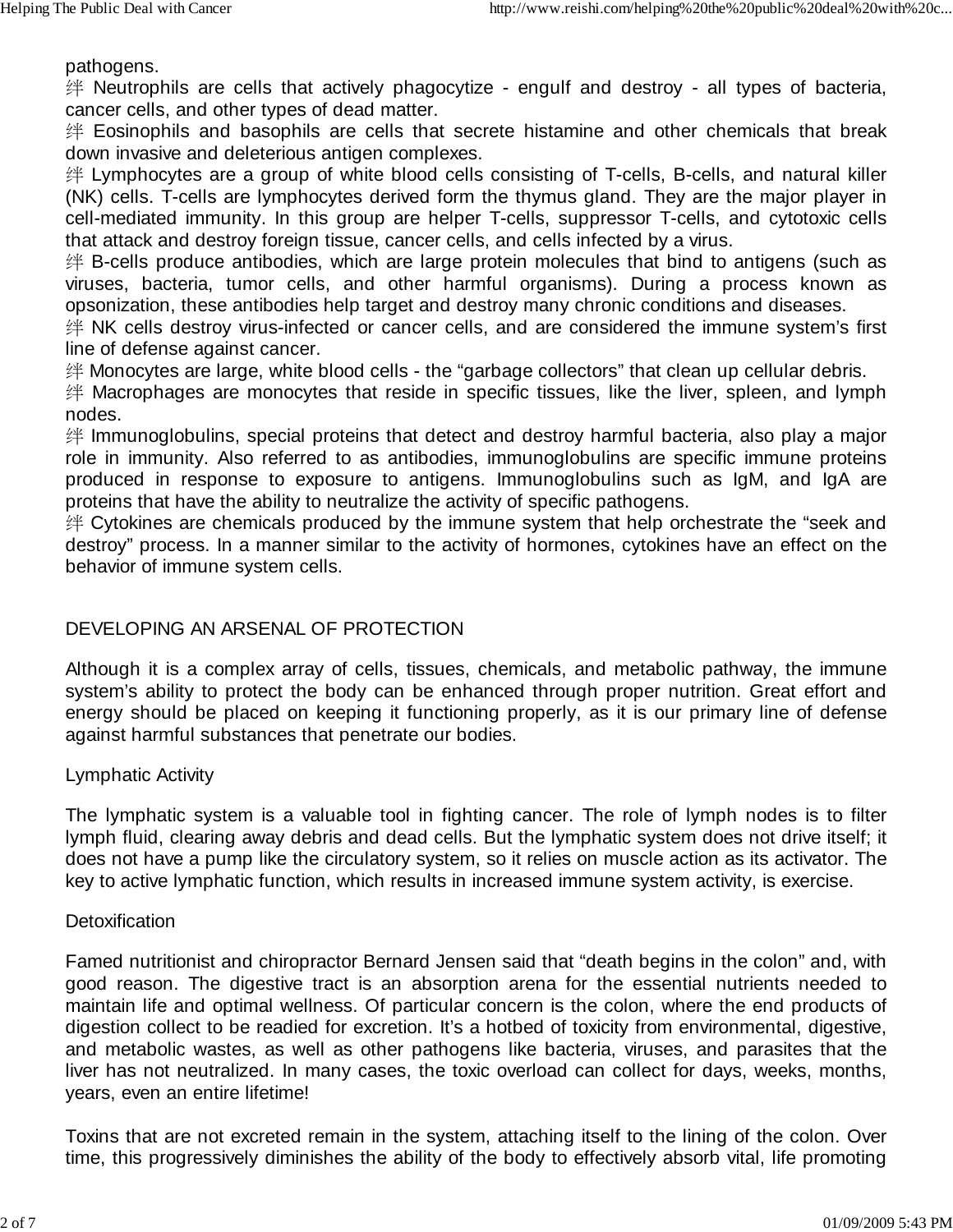nutrients. Remaining toxins are reabsorbed into the system by first re-entering the blood. The liver then tries again to detoxify them, often without success. Soon they build up in our tissues, particularly fat stores, causing an even greater level of toxicity. Toxin-rich fat stores are prime sites for cell mutations that may lead to cancer. In many cases, the toxic buildup also causes free radical damage.

### Free Radicals And Immunity

Free radicals are a major enemy of the immune system. They severely damage the ability of the immune system to battle unwanted pathogens that enjoy invading our bodies. Free radicals can originate from environmental pollution, toxins, pesticides, chemicals, sunlight, radiation, food, drink, and metabolic activity in the body. They disrupt living tissue by taking electrons from healthy molecules, and can leave a trail of destruction throughout many areas of the body.

#### Love Your Liver

It's the most unique organ in the body - a chemical factory that manufactures, alters, and breaks down all types of chemicals. It generates hundreds of metabolic enzymes and has a sophisticated two-stage detoxification system designed to neutralize and tear apart thousands of biochemical offenders, including lead, mercury, cadmium, arsenic, nickel, and aluminum. This wonderful organ also neutralizes deleterious digestive metabolites, breaks down drugs, and detoxifies alcohol. You should not abuse it.

### NATURAL SOLUTIONS TO THE RESCUE

Alpha Lipoic Acid. This water- and fat-soluble substance exercises its ultra-aggressive free radicalquenching antioxidant abilities everywhere in the body.

Arabinogalactans. Arabinogalactans are a non-digestible protein that enhances growth of friendly, probiotic bacteria. This has a positive effect on the immune system, leading to increased levels of white blood cells, specifically monocytes. Arabinogalactans also help enhance NK cell cytotoxicity.

Ashwaganda. This ancient Ayurvedic herb is an adaptogen that helps enhance immune function by stimulating the production of macrophages.

Astragalus. A staple of Traditional Chinese Medicine (TCM), astragalus helps increase the phagocytotic activity of macrophages and monocytes. It also helps increase NK cell production, heightens immune system activity by increasing the production of interferons (which helps prevent viral reproduction), and increases secretory IgA, an immunoglobulin that deactivates viruses and bacteria.

B-Complex. The simple B complex vitamin, or folic acid, is a great protector of DNA. It helps protect against the breakdown of DNA strands, as well as the negative modification of these strands that can pass down abnormal behavior to new cells.

Beta 1,3 Glucan. Beta 1,3 glucan is a polysaccharide found in barley and oat hulls. It stimulates the free radical-scavenging ability of NK cells and macrophages in the immune system, stimulating white blood cells to attack infections and tumors. Beta 1,3 glucan also boosts the production of monocyte cytokines, which help promote tumor regression.

Co-Enzyme Q10 (CoQ10). Cardiovascular efficiency is heightened with this antioxidant's aggressive free radical-scavenging action.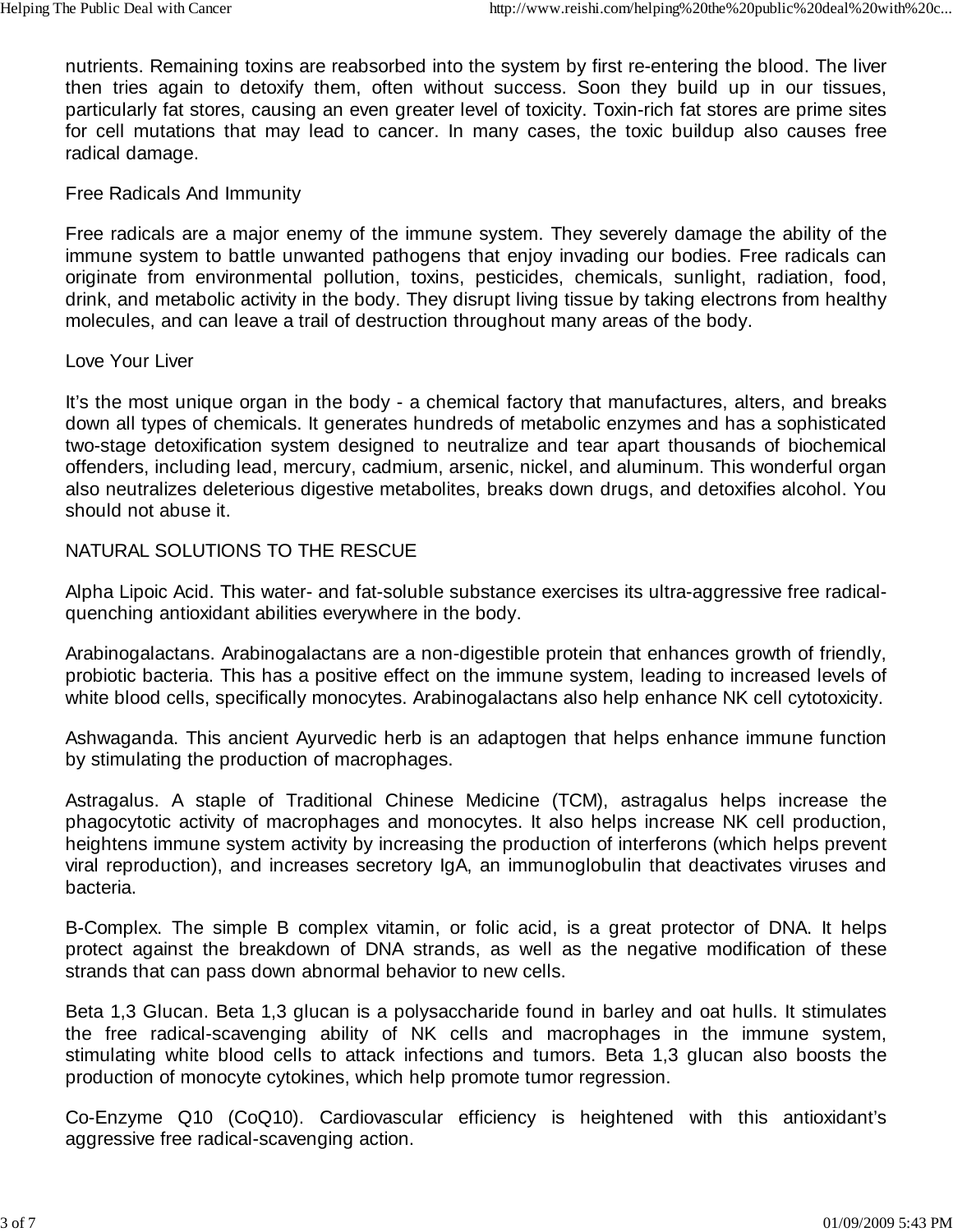Echinacea. Echinacea contains echinosides, substances that stimulate and up-regulate immune activity by initiating phagocytosis. This helps actively ingest invading pathogens and increases overall white blood cells. Echinacea also contains inulin to help activate macrophages, antibody binding, and NK cells, as well as increase circulating neutrophils.

Essential Fatty Acids. Omega-3 fatty acids (found in flaxseeds and fatty fish) and omega-6 fatty acids (found in nut and seed meats/oils) help maintain the structural integrity and flexibility of cell membranes. They regulate nutrients and oxygen entering cells, while allowing toxins and carbon dioxide to exit them. Omega-3 fatty acids help increase the proliferation of T-lymphocytes, NK cells, and macrophages, thereby increasing the ability to detect, destroy, and eliminate invading antigens. Flax contains lignans, the natural phytoestrogens within flax seeds, which are potent antioxidants that perform detox duty in the liver and help prevent cancer in many areas of the body, particularly the colon.

Garlic. Garlic contains natural enzymes that attack the bacteria which can severely compromise intestinal health and cause immune system dysfunction. It also contains organosulfur compounds that stimulate the production of glutathione s-transferase, a powerful detoxifying enzyme in the liver. Studies have also shown that garlic helps contribute to viral destruction and the neutralization of free radicals.

Glutathione. This is the most potent detoxifier in the liver, working in both Phase I and Phase II enzymatic detoxification systems. Glutathione binds to fat-soluble toxins, converting them to a water-soluble form for easier excretion.

Grapeseed PCOs. Grapeseed proanthocyanidolic oligomers (PCOs) are potent free radical scavengers and inhibitors of free radical-induced cellular damage, including lipid peroxidation of macrophages and DNA fragmentation.

Green Foods and Chlorophyll. Foods like broccoli contain cancer-preventing substances such as sulforaphane and indole-3-carbinol. Sulforaphane helps manufacture an enzyme that prevents cancerous tumors form forming. Derived from the family of vegetables that includes cabbage, broccoli, and Brussels sprouts, indole-3-carbinol stimulates the production and activity of the Phase I and Phase II enzymes that neutralize and break down toxins.

Chlorella, a microalgae, contains Chlorella Growth Factor (CGF), which strengthens immunity by stimulating the production and activity of the immune system's virus- and bacteria-killing T-cells, B-cells, and macrophages.

Chlorophyll mimics hemoglobin's metabolic activity, delivering critically needed oxygen to cells. Normal cells are aerobic, thriving on oxygen for respiration, while cancer cells are anaerobic, thriving without oxygen. In the presence of oxygen, cancer cells can't breathe and subsequently die. Genetic mutations that occur from the destructive ability of carcinogens can be better neutralized with chlorophyll.

Limonene. Found in oranges and tangerines, this strong stimulator of Phase I and II detox enzymes has aggressive anti-carcinogenic activity.

Lycopene. This incredibly aggressive red carotenoid antioxidant is considered the most potent free radical scavenger of the more than 600 carotenoids found in nature.

Medicinal Mushrooms. The most studied varieties of the mushroom, Shiitake and Maitake, have been shown to activate helper T-cells in the immune system.

Milk Thistle. This plant contains silymarin, a combination of three flavonoids - silybin, silydianin,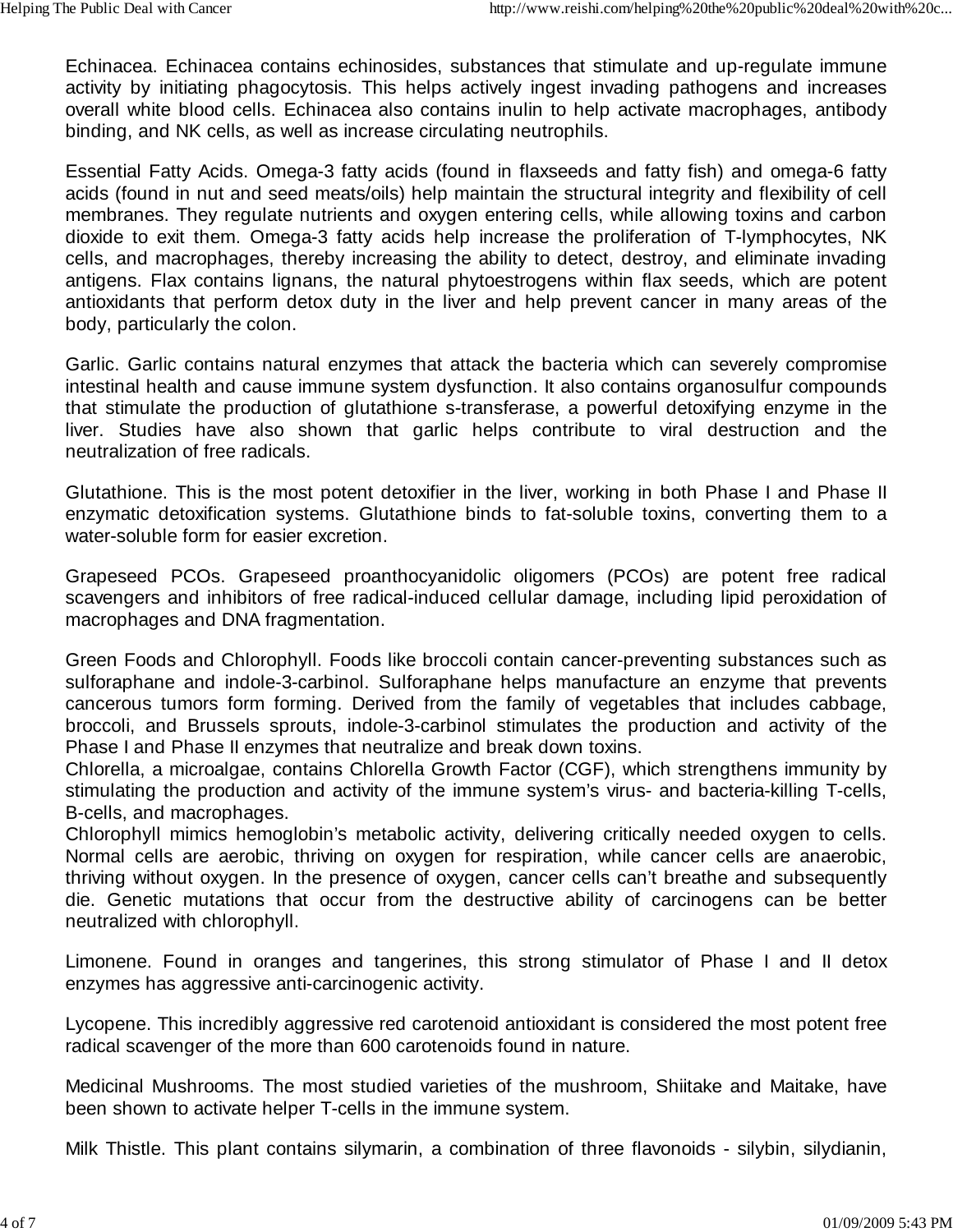and silychristin. It functions as an antioxidant in the liver by preventing the depletion of glutathione, which controls the organ's ability to detoxify poisons, and also helps prevent liver cell membrane peroxidation (which destroys vital liver cells).

Modified Citrus Pectin (MCP). A special form of citrus pectin that has been shown to be effective against cell aggregation and adhesion is modified citrus pectin. According to Isaac Eliaz M.D. (Townsend Letter for Doctors, July 1999,) "It is felt that modified citrus pectin works by blocking tumor cell surface galactins. The impact of this galactin blockage is twofold: (1) it inhibits the aggregation of cancer cells to each other, preventing them from forming colonies; and (2) it inhibits the adhesion of cancer cells to normal cells. If cancer cells are deprived of their own adhesive ability, they fail to thrive and can be more easily destroyed by the immune system."

NAC (n-acetylcysteine). This amino acid is the precursor to glutathione in the liver. Oral doses of glutathione are not well-absorbed, and consequently remain ineffective as oral supplements. Doses of NAC can help circumvent this obstacle.

Oral Enzyme Therapy. Proteolytic enzymes digest dietary proteins. Taken on an empty stomach, they dissolve the fibrin coating that protects cancer cells, exposing them to direct attack and removal by white blood cells of the immune system. These enzymes include papain, pancreatin, trypsin, chymotrypsin, and bromelain. Remarkably, these are reported to increase the activity of macrophages by 700 percent and NK cells by 1,300 percent.

Panax Ginseng. Panax ginseng is an adaptogen that stimulates immune function by increasing the production of NK cells and macrophages that travel throughout the body to seek and destroy invading pathogens.

Probiotics. Probiotics such as L. acidophilus, B. bifidum, and L.bulgaricus play a major role in cancer protection. These live cultures help activate macrophages, increase NK cell levels, and boost levels of circulating immunoglobulins.

Resveratrol. This antioxidant derived from red grapes possesses a formidable ability to attack and neutralize free radicals.

Selenium. This essential micro-mineral is another potent free radical destroyer.

Sterols and Sterolins. In a suggested ratio of 100:1, these plant-derived substances help lower levels of the hormone cortisol, creating a more adaptive response to stress. This, in turn, maintains the integrity of the immune system.

Vitamin C. Vital in hundreds of metabolic pathways and processes, vitamin C provides a powerful boost to the immune system's effectiveness, especially regarding the production of anti-viral interferons.

Vitamin E. This premier fat-soluble antioxidant supports the immune system by bringing protection right to the potential source of trouble, helping prevent free radical damage to white blood cell membranes.

Zinc. This vital mineral is required for the development of neutrophils and NK cells, and also helps produce T-cells.

### A SENSIBLE CONCLUSION

The ability to fight cancer naturally is not impossible to achieve; there are no secrets involved. It's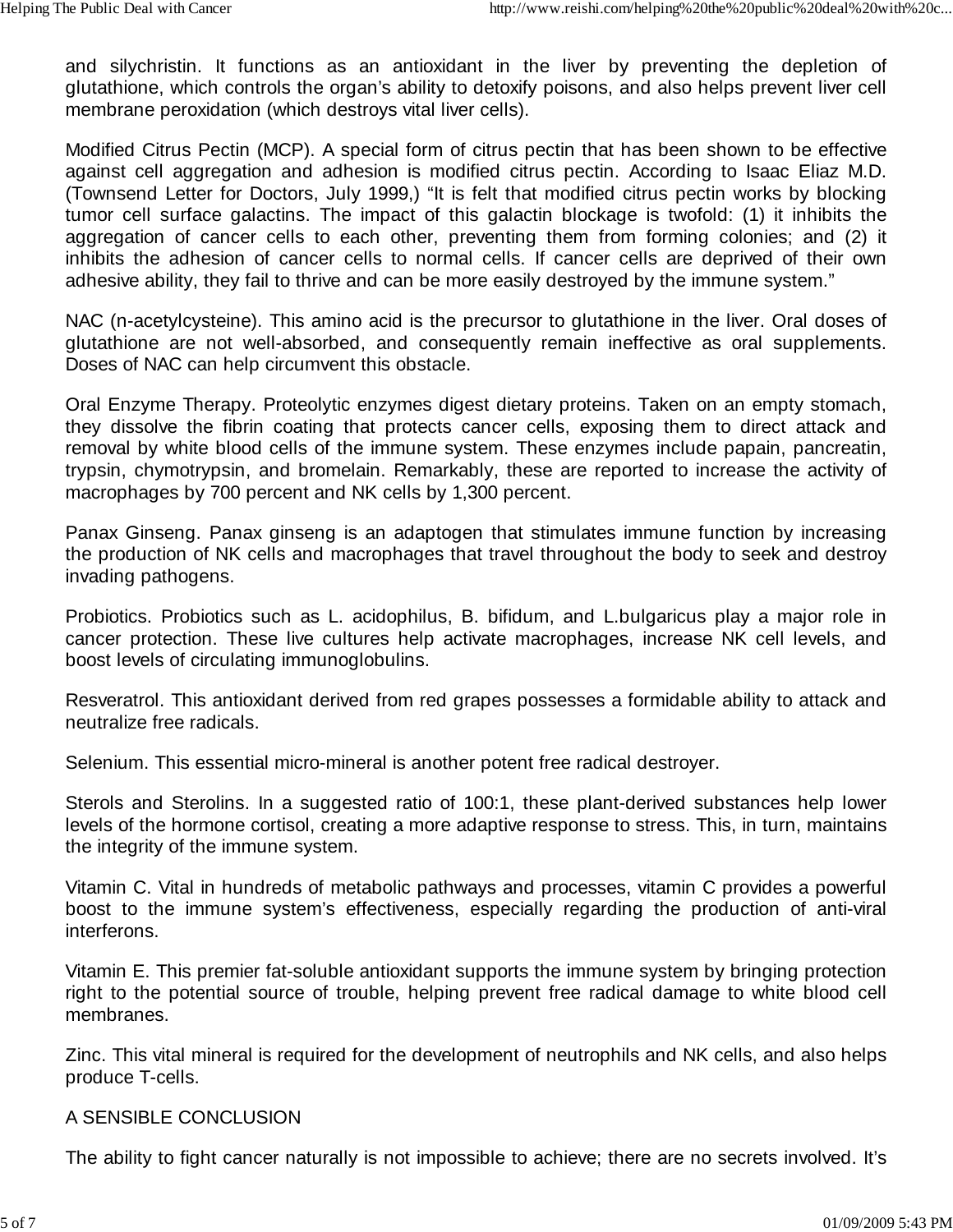also clear that damaging radiation therapy and nauseating chemo drugs are not the only solution. Millions of people worldwide have suffered the emotional and physical pangs of cancer, either personally or through a loved one. Understanding the risk factors and the methods available to control them is the key. Using the guidelines in this article may dramatically increase the odds for remission and healthy outcome.

### IMMUNE SYSTEM BREAKDOWN

Biological intruders can enter our bodies via three sources:

绊 Ecotoxins such as bacteria, viruses, and parasites generated from the environment (including the air, soil, and water).

绊 Endotoxins are the toxic byproducts of metabolic processes in the body, many of which never get excreted and re-enter the system through the colon.

绊 Nuritoxins are toxins that are originated from food, such as pesticides and other bacteria.

In additional, dietary sugars can suppress immune function, as can elevated levels of stress, which strains adrenal glands and shuts down immune activity.

# CANCER SMARTS FOR THE PATIENTS

绊 Build a strong immune system with the nutrients listed in this article.

绊 Exercise often to stimulate lymphatic/immune system activity.

绊 Smoking, drinking, and drug use can severely challenge patients' peak liver function.

绊 Avoid "on the run" meals (such as fast food) that contain little or no nutritional value. These may even contain potentially hazardous chemicals that prevent optimal metabolic function.

绊 Instead, emphasize the importance of a natural diet rich in vegetables, fruits, whole grains, unprocessed oils, fatty fish, and small amounts of unprocessed lean meats. Plant-based diets that are rich in antioxidants and immune-stimulating substances aggressively keep cancer cells in check.

## THE RIGHT DIET IS KEY By Michael Schiavetta

One of the most important components of any cancer recovery program is the necessity to eat the right foods to ensure optimum nutrition. While this bit of advice is a good recommendation for every health condition, Dr. Ron Waling urges the public to follow this practice carefully, particularly when dealing with people who are learning to cope with cancer.

"If people are going to be thorough, they need to have a good knowledge of proper nutrition, as well as the patient's own personal health issues, including food allergies," he says. A naturopathic physician with more than 20 years of experience, Dr. Waling normally treats patients with terminally ill or chronic degenerative diseases, and has worked extensively throughout the world doing research on detoxification, immune function, and a variety of other natural health subjects. His credentials include being recommended to President Reagan's council on AIDS and serving as a consultant to the Czech Republic's Ministry of Health.

Dr. Waling emphasizes the need for people to get the right nutrients from the right foods. Specifically, placing mushrooms, wheat grass, beets, parsley, and spiraling in a juicer (in addition to everyday foods like apples and carrots) can help the general public receive adequate phytonurients to help boost detoxification.

Vitamin D, particularly from fish, also plays a large role in helping fight prostate, lung, and ovarian cancers. Ordinarily synthesized within the body from exposure to sunlight, today's consumers may not be receiving as much as they should, he notes, due to increased time indoors on the computer